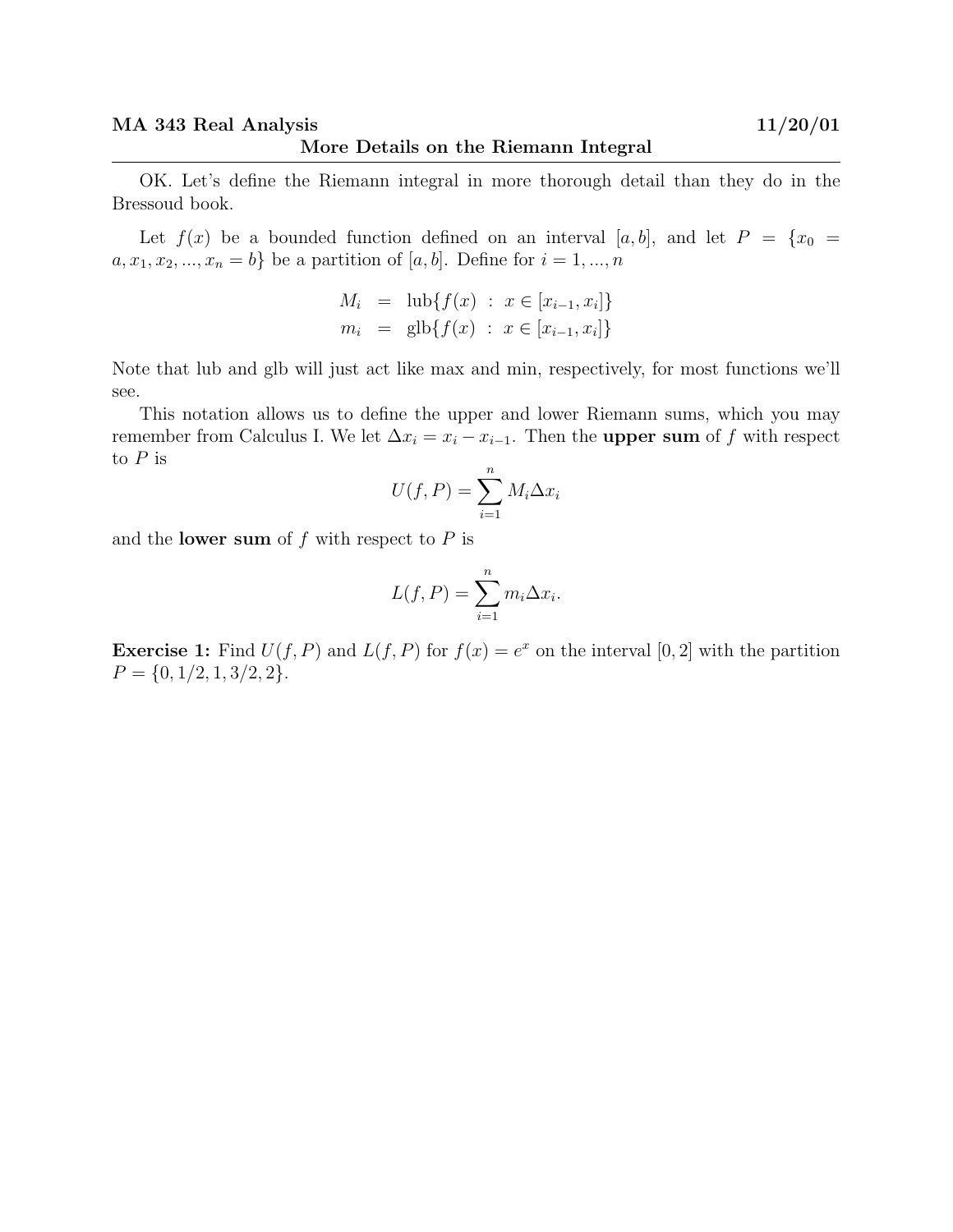Now, these upper and lower sums are NOT the actual value of the integral. You have to take finer and finer partitions to get that, and if it works then the upper and lower sums should become **equal** in the limit. Here's how we say this mathematically...

Define the **upper integral** of  $f(x)$  on [a, b] to be

$$
U(f) = \text{lub}_{all partitions } P \text{ of }_{[a,b]} \{U(f, P)\}
$$

and define the **lower integral** of  $f(x)$  on  $[a, b]$  to be

$$
L(f) = \text{glb}_{all \text{ partitions } P \text{ of } [a,b]} \{L(f,P)\}
$$

If  $U(f) = L(f)$  then we say that  $f(x)$  is **Riemann intregrable** and we denote

$$
\int_a^b f(x)dx = U(f) = L(f).
$$

**Exercise 2:** Show that  $f(x) = x + 1$  is Riemann integrable on the interval [0, 1] by using the partition  $P_n = \{0, 1/n, 2/n, 3/n, \ldots (n-1)/n, 1\}$ . That is...

(a) Compute  $L(f, P_n)$ .

(b) Compute  $U(f, P_n)$ .

(c) Show that  $L(f) \ge \lim_{n \to \infty} L(f, P_n) = 3/2$  and that  $U(f) \le \lim_{n \to \infty} U(f, P_n) = 3/2$ . Then show that  $U(f) = L(f)$ .